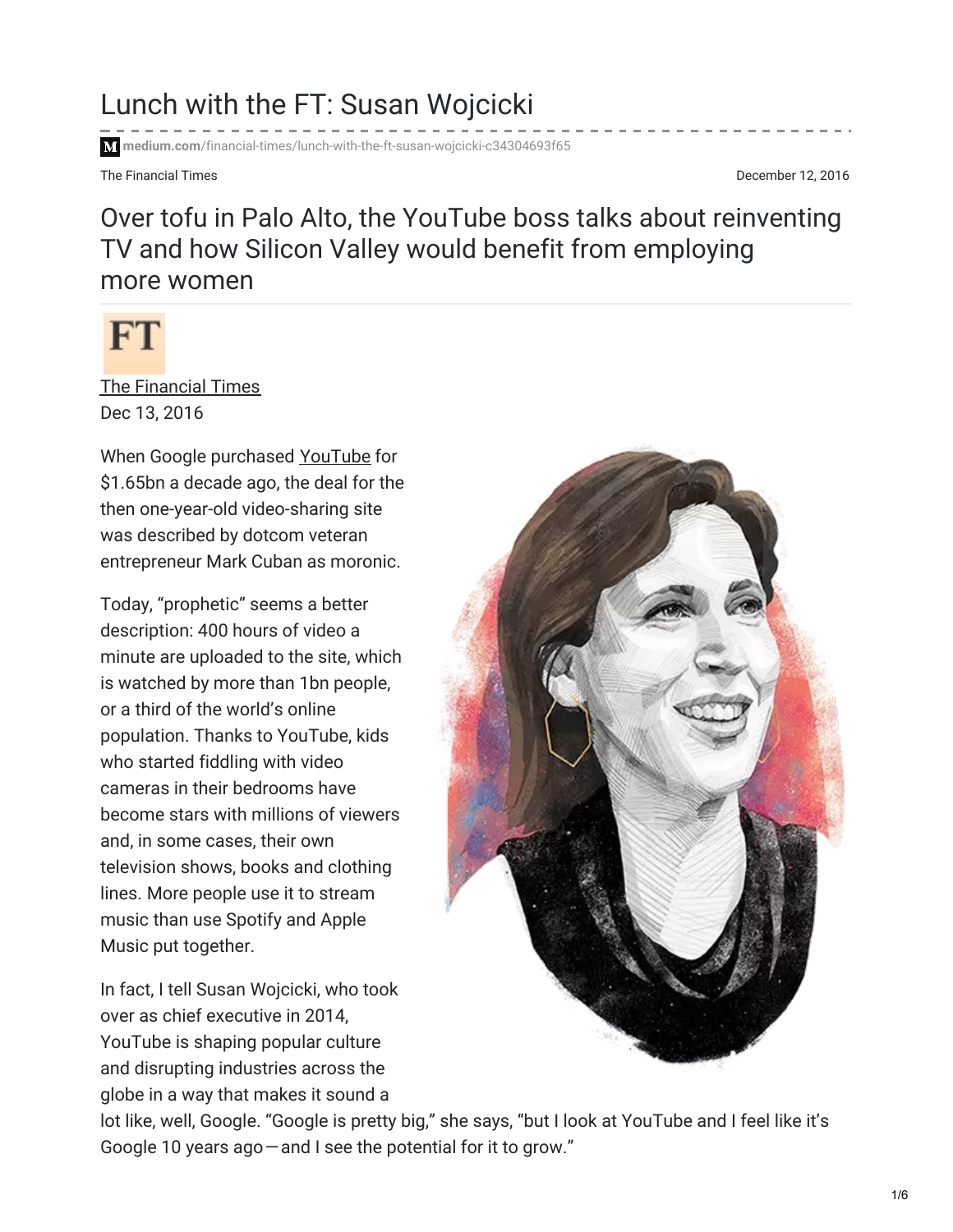We're meeting at Tamarine, an upmarket Vietnamese establishment in Palo Alto that resembles a hotel bar. Wojcicki, dressed in a black sleeveless top and wearing hexagonal hoop earrings, waves through the picture window before entering, and beams as she greets me. A group of men on the next table are insisting that start-ups need "process"—the restaurant sits quietly on University Avenue, where the epicentre of the global technology industry is disguised as a suburban high street. Wojcicki, 47, first ate on this street 17 years ago, when Google, a start-up that was initially based in her garage at home, moved to its first offices nearby.

Wojcicki's job must be the envy of the world's teenagers, even if most of them have never heard of this low-profile tech leader. For years, hidden at headquarters, she ran Google's advertising business, one of the most important jobs at one of the world's largest companies. Yet she says that because she was a woman, people assumed she worked in advertising sales, rather than developing the advertising product.

"I just don't fit their stereotype in any way and so they're confused," she says. "And then when I say I have five kids, they're even more confused." Wojcicki, who was pregnant with her first child when she joined Google in 1999, had her youngest after she became YouTube chief executive. This January, while at the World Economic Forum in Davos, she tweeted a picture of breast milk stored on a balcony to keep it cold.

When she arrived at YouTube, Wojcicki was charged with building a business by luring advertisers from TV and expanding the site: her innovations have included subscriptions, original content and virtual reality. "It is definitely different from the ads role, for sure. But I love the creativity of the YouTube role. I think it's fun, I embrace it and I love getting to know all the creators," she says.

So how does she get on with YouTubers such as Tyler [Oakley](https://www.youtube.com/user/tyleroakley/featured), the excitable gay entertainer who has 8m subscribers, or Swedish gamer [PewDiePie](https://www.youtube.com/user/PewDiePie?gl=GB&hl=en-GB), whose "Bro Army" fan base runs to 43.6m? "I think a lot of people just … they don't realise it is actually a company with people running it, an actual CEO," she laughs. "But I think they're excited, they're nervous, they want to know how we can help them. Sometimes there are little jokes like 'Don't turn off my channel'."

The starters arrive. Wojcicki has four plantain turnovers, similar to empanadas. My scallops crudo look like a table centrepiece at a wedding, but scattered with strawberries instead of flowers. Wojcicki, who has been talking with her hands, picks up chopsticks and begins using them to emphasise her points.

Outsiders surprised by Wojcicki's move to YouTube were unaware she had been one of the drivers of Google's purchase. At the time, YouTube had outpaced Google's own video site, which she ran. When it became clear there were other bidders, Google moved fast. Wojcicki wrote the business model to make the case for the purchase. "I had to do that model really, really quickly. I probably spent an hour on it," she says.

She recalls the moment in 2005 when she realised there was a business in [homemade](http://video.ft.com/4428543026001/YouTube-stars-get-down-to-business/Companies) videos . "There were these kids singing in a dorm room to the Backstreet Boys and they were in China. And there was their roommate in the background doing his homework and it … was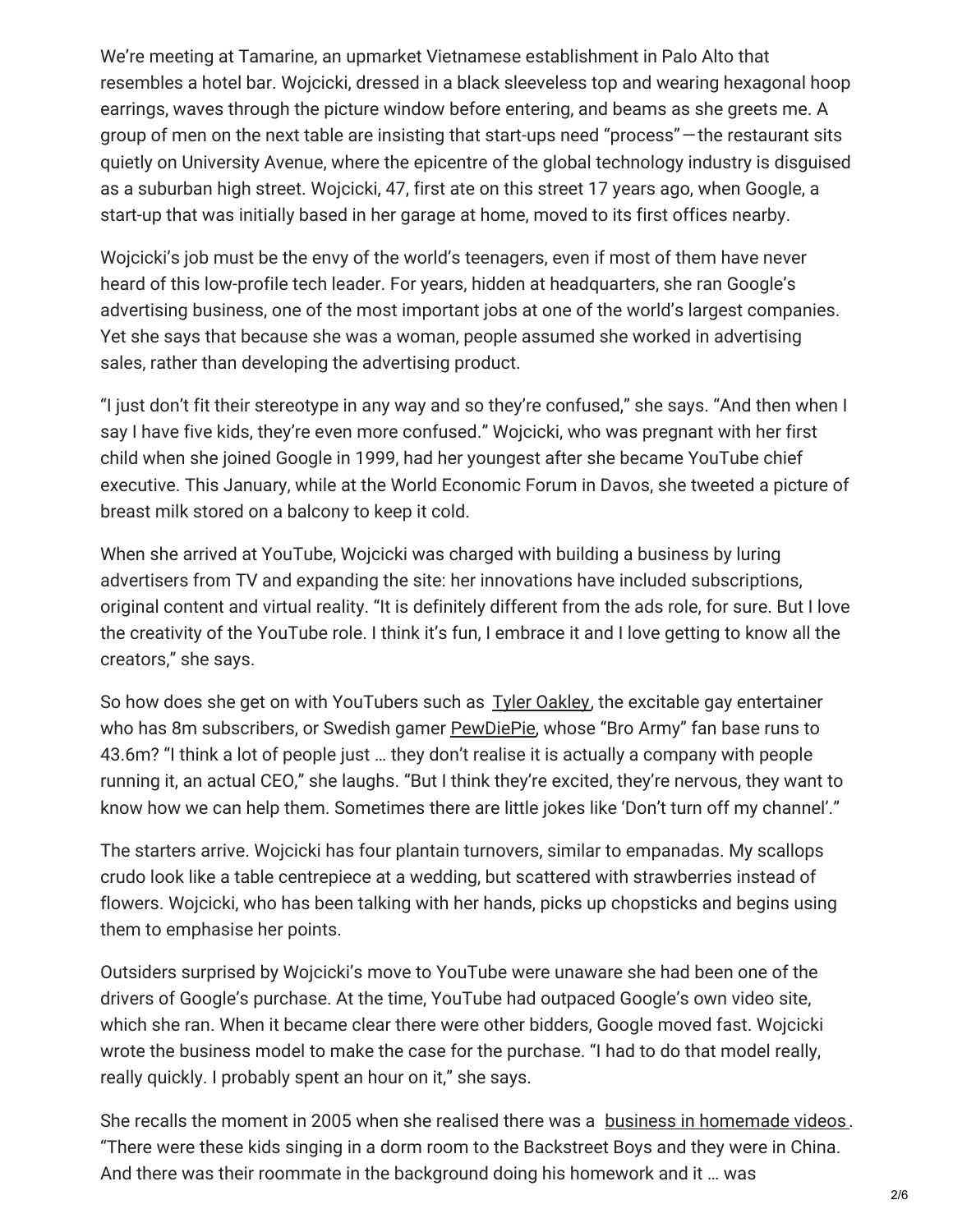Today, YouTube has more viewers aged 18 to 49 than any US cable network. The question is, how is she going to hook older people? Her answer: teach them how to fix things.

"So usually when I meet an older demo[graphic], they'll tell me the story of 'Wow, I learnt how to fix my car' or … this one woman told me: 'My husband died and I've had to learn how to fix things in the house which I had never done'." Wojcicki says she too recently relied on YouTube when the battery in the key for her Toyota hybrid died and she couldn't start the car.

I ask her if she's ever thought about having her own YouTube channel. "So I actually thought it would be really fun to do a show about women in business because that's what I do and there are women in business out there that would be interested. But the reality is, I just don't have enough time to do that well. So maybe later when I'm in semi-retirement," she enthuses.

As YouTube experiments with video—from its new subscription service Red, which viewers can pay \$9.99 a month to watch without advertising, to its Red Originals series such as *Prank Academy*, in which celebrity guests are taught how to perform practical jokes—Wojcicki is explicit about the company's desire to "reinvent TV". With TVs in their pockets, the three to five hours a day Americans spend watching could be increased as they watch on the subway or in the supermarket, she says excitedly.

"We're thinking about, well, how does TV work for the next generation? Now that we have new ways of distributing, now that we have the internet, what should TV look like? We're going to enable it to be global, and social, and across divides, and on demand—that's a big area," she says.

Hollywood and the music industry also see [YouTube](https://www.ft.com/content/14d65f90-08bc-11e6-a623-b84d06a39ec2) as a rival. The big movie studios have tried to see off the threat by investing in online multi-channel networks that showcase their stars. Music labels have vilified YouTube, complaining they make little money from music videos streamed on the platform and criticising the system it uses to identify copyrighted music uploaded by users.

Wojcicki pauses at the mention of [YouTube's](https://www.ft.com/content/14d65f90-08bc-11e6-a623-b84d06a39ec2) problems with the music industry, as tense negotiations over new licensing deals approach.

Putting down her chopsticks, she prefers to focus on what she sees as new opportunities for the music industry. "The ad business, for example, is new for the music industry. I think the advantage that we see is that now they can actually generate revenue from all of their users, whereas in the past, generally their revenue was mostly from the top 20 per cent that would pay for [music]."

She makes no claim that adverts on YouTube will make up for falling album sales, but says the new ad-free subscription service is "really big for us".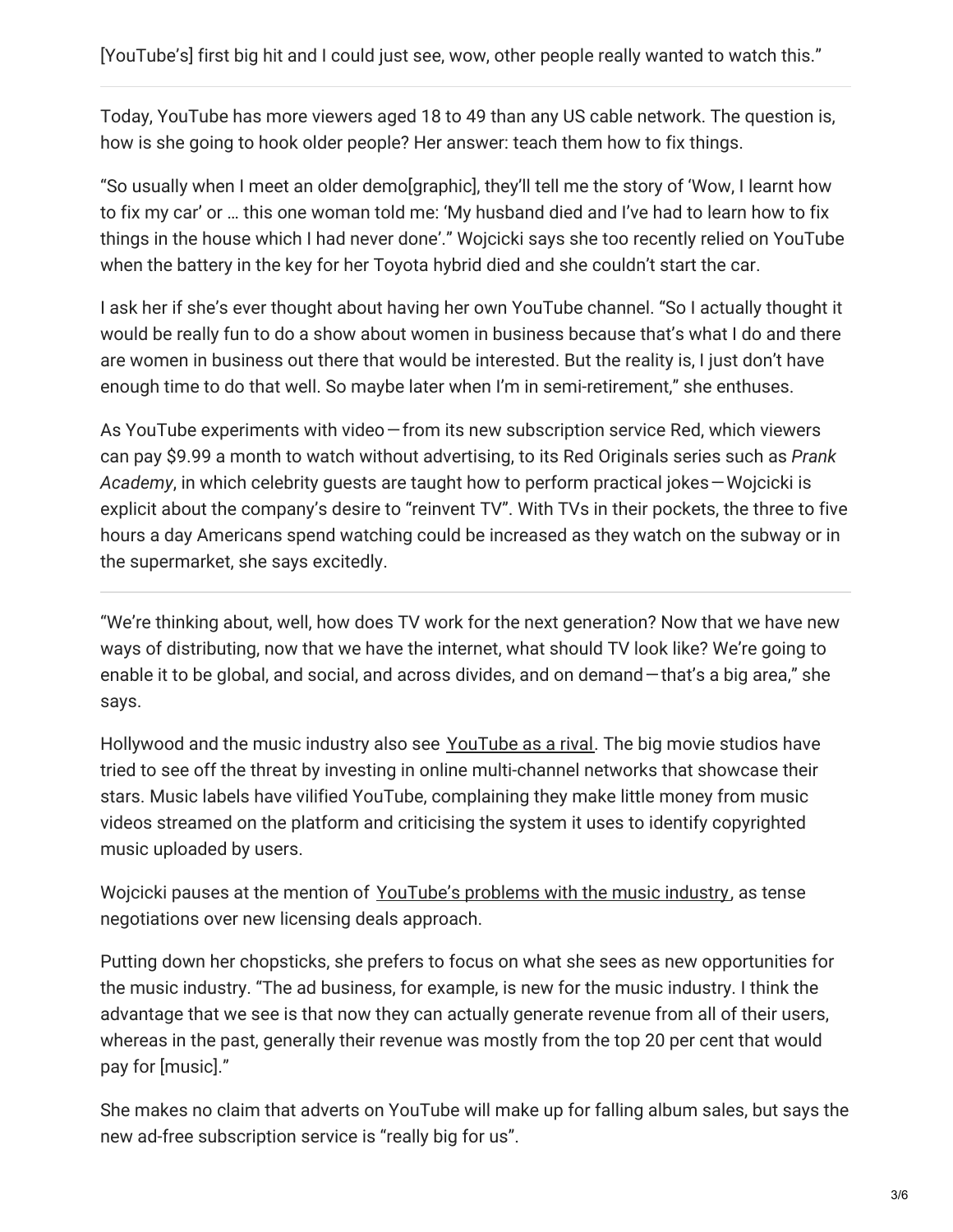Wojcicki has yet to finish her starter but the main courses are here. I have a small slice of lemongrass and garlic-encrusted sea bass, served with mango and cilantro glass noodles. She has a mountain of tofu. "Wow, that's a lot of tofu," she exclaims. Hovering a bowl of coconut rice above the dish brimming with tofu, she asks: "Am I supposed to put this on top of the tofu? I'll be creative."

Today, according to Forbes, Wojcicki has a fortune of \$300m. But her initial encounter in the late 1990s with Google's founders, Larry Page and Sergey Brin, came about because she was worried about paying her mortgage. Wojcicki had just graduated from business school, with student loans to repay, and was only recently married, so she rented her garage and a couple of rooms to the pair at what she admits was a "slight above-market" rent of \$1,700 a month. "It was fair. We all agreed," she insists.

Although Google was holed up in her garage for just five months before moving into an office in Palo Alto, Wojcicki was excited by the potential of the internet and quit her job at chipmaker Intel to join them. "I started looking at internet companies that were innovative, that were exciting, that were doing something that seemed meaningful to me, and I obviously had known Google because they had been at my house for five months."

What was it about Page and Brin that made her want to work with them, I ask, expecting a flood of flattery. "Well, I wasn't … " she laughs and pauses. "When I first got there, just to put it in perspective, I was older than them and I had a business school degree and I had actually worked somewhere. So I was a little cautious about working for two students. That's how I saw them at the time: students who were doing their first company." But now, after years of working together, she says she often hears their voices in her head when she approaches difficult decisions.

Despite growing up in Silicon Valley, Wojcicki says her only contact with the technology industry was taking a shortcut to high school through the Hewlett-Packard car park. Her family was not steeped in technology. Her father, Stanley, was a professor of physics at Stanford University; her grandmother ran the Slavic department at the Library of Congress during the cold war. But she sees working at Google as following a family tradition that values the free flow of information.

Google became part of her family. Her husband, Dennis, worked there and her sister, Anne, chief executive of genetics start-up [23andme](https://www.ft.com/content/77d0723a-047a-11e5-a5c3-00144feabdc0), was married to Brin before the couple separated in 2013. Asked whether this was a difficult time for her, Wojcicki is unruffled, saying she never mixes work and personal life, which is "just good practice". Plus, she reported to Page, not Brin. "Any separation is hard for any family, but from a work perspective it really didn't make any difference," she says.

I ask how she feels about talking about her family. "I do talk about the fact that I have five kids because I think a lot of women are really embarrassed and [don't] want to talk about it because they're worried it's going to hurt their career—and that's really unfair for women," she says.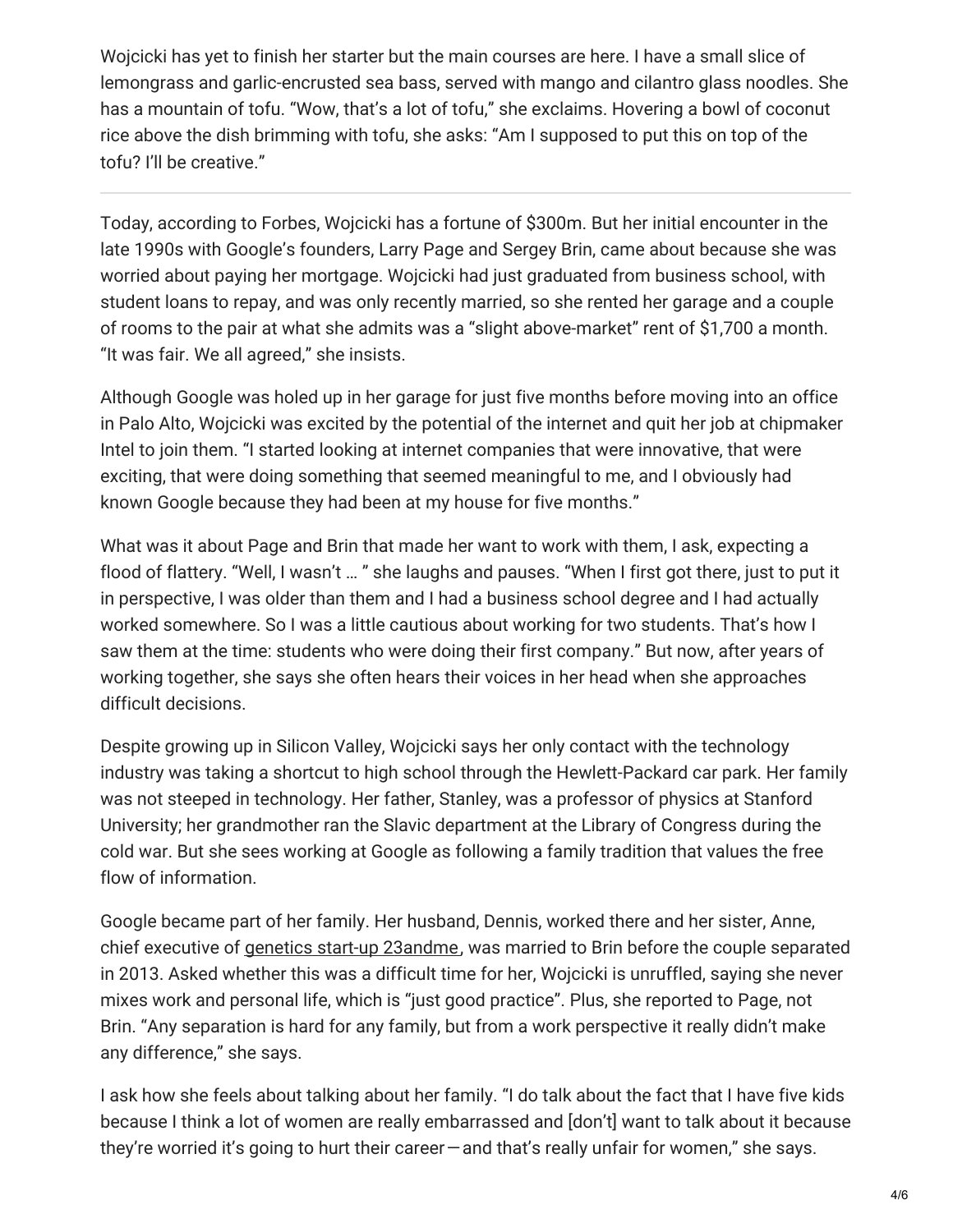I agree it is unfair but suggest she probably has more resources than most to help her combine work and family. "Yes, that's true but that wasn't true for me when I first got started: I didn't have any special resources – I was renting part of my house. It is true now I have more resources, but I also have a lot more kids than most people," she laughs.

Female leaders are scarce in the technology industry, where women often make up less than a fifth of technical employees at large companies. Wojcicki reels them off on one hand: Meg Whitman at HP, Ginni Rometty at IBM and her former Google colleagues Marissa Mayer at Yahoo and Sheryl Sandberg at Facebook.

Where Sandberg has created a platform encouraging women to "lean in" at work, speaking up and negotiating hard, Wojcicki uses her position to campaign for paid [parental](https://www.ft.com/content/f3154b96-e0c5-11e5-8d9b-e88a2a889797) leave, saying it is "crazy" it is not a legal requirement in the US, and to encourage more women into software engineering.

At Harvard University, she majored in history and literature, only discovering just before her senior year that she wanted to learn to code and taking an engineering class. "Coding is like writing, and we live in a time of the new industrial revolution. What's happened is that maybe everybody knows how to use computers, like they know how to read, but they don't know how to write. So what would literature look like if only 20 per cent of the authors were women? Well, we would have a lot less great books," she concludes.

Having hardly touched the tofu, Wojcicki returns to the plantain turnovers. "I think you ordered the better meal," she says, before praising the tofu and asking if I want to try some. I decline.

We've been talking for an hour and a half and, although she seems relaxed, I'm conscious she has to be somewhere. Before she goes, I'm eager to hear what she thinks is the future of online video—are we all going to be living in a live-streamed, 360-degree, virtual reality world?

YouTube is investing in all three technologies but Wojcicki is realistic: VR can be "really compelling" but it will start by being a novelty, not the norm, she says. "We don't go to the movies all the time yet it really influences our opinions. We don't go to amusement parks but when we go it's a highlight. I think VR can really transport us in a way that a trip can or going to a movie can, and I believe it'll be a really important part of storytelling in the future." YouTube's enthusiastic, verging on screechy, creators would be compelling in VR. And just possibly a little terrifying.

Folding her napkin neatly, Wojcicki thanks me and the waiter. We discuss meeting again at VidCon, an annual conference in California where teenagers gather in a modern-day version of Beatlemania to meet their favourite YouTube stars. I ask her if she ever brings earplugs, recalling an episode when I was squashed against the walls of a lift by a gang of noisy tweenage YouTube fans. "Oh no, I have screaming teenagers at home," she says, laughing again.

*This article was first published on FT.com on April 29, 2016. The author, Hannah Kuchler is an FT correspondent in San Francisco. The illustration is by Luke Waller. Read the article [here](https://www.ft.com/content/e9a378b2-0c5d-11e6-9456-444ab5211a2f).*